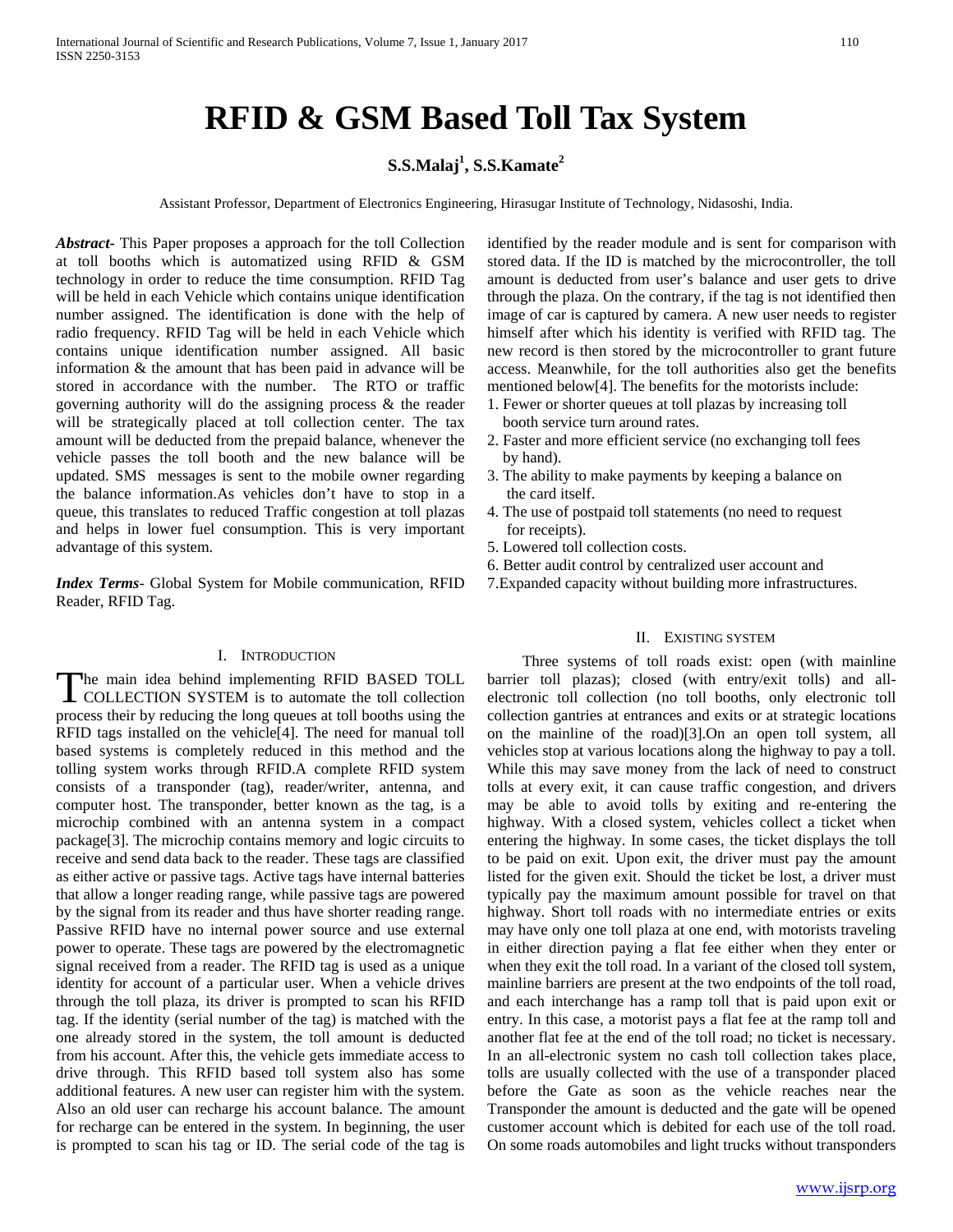are permitted to use the road a bill for the toll due is then sent to the registered owner of the vehicle by mail; by contrast, some toll ways require all vehicles to be equipped with a transponder. Modern toll roads often use a combination of the three, with various entry and exit tolls supplemented by occasional mainline tolls. Open Road Tolling (ORT), with all-electronic toll collection, is now the preferred practice being more efficient, environmentally friendly, and safer than manual toll collection.

#### III. DRAWBACKS OF EXISTING SYSTEM

 The above mentioned methods for collecting toll tax is time consuming method[3]. Chances of escaping the payment of toll tax are there. It leads to queuing up of following vehicles. Suppose the manual toll collection system is very efficient then for one vehicle to stop and pay taxes total time taken is 50 seconds. And suppose 200 vehicles cross the toll plaza. Then, time taken by 1 vehicle with 60 second average stop in a month is:  $50x30= 1500$  seconds yearly total time taken =  $1500x12 =$  $18000$  seconds = 5.0 hours. On average each vehicle that passes through the toll plaza has to wait 5.0 hours in engine start condition yearly. The figure is staggering if on an average we take 200 vehicles pass through the toll plaza each day, then yearly 72000 vehicles. pass through the toll plaza. And each year 72000 vehicles just stand still for 5.0 hours in engine start condition thereby aiding pollution and wasting fuel and money. This study is if the system is very efficient but what if the vehicle has to wait for 5 minutes? This is a figure considering one toll plaza. If considering 50 toll systems the above figure will drastically increase and the wastage of fuel, money will increase and pollution will also increase.

#### IV. 4.1 RFID RADIO-FREQUENCY IDENTIFICATION (RFID)

 It is an automatic detection method, relying on storing and remotely retrieving data using devices called RFID tags or transponders. A single RFID reader can cover up to 30,000 square feet of floor space[9]. The technology requires some extent of cooperation of an RFID reader and an RFID tag. An RFID tag is an object that can be applied to or incorporated into a product, animal, or person for the purpose of identification and tracking using radio waves. Some tags can be read from several meters away and beyond the line of sight of the reader. Most RFID tags contain at least two parts. One is an integrated circuit for storing and processing information, modulating and demodulating a radio frequency (RF) signal, and other specialized functions. The second is an antenna for receiving and transmitting the signal. There are generally two types of RFID tags: active RFID tags, which contain a battery, and passive RFID tags, which have no battery. This project uses passive tags. Read-only tags are typically passive and are programmed with a unique set of data (usually 32 to 128 bits) that cannot be modified. Future chip less RFID allows for discrete identification of tags without an integrated circuit, thereby allowing tags to be printed directly onto assets at a lower cost than traditional tags. Currently (2008) none of the chip less concepts has become operational.Today, RFID is used in enterprise supply chain management to improve the efficiency of inventory tracking and management.Radio-frequency identification (RFID) is the use of a wireless non-contact system that uses radio-frequency electromagnetic fields to transfer data from a tag attached to an object, for the purposes of automatic identification and tracking. Some tags require no battery and are powered by the electromagnetic fields used to read them. Others use a local power source and emit radio waves (electromagnetic radiation at radio frequencies). The tag contains electronically stored information which can be read from up to several meters (yards) away. Unlike a bar code, the tag does not need to be within line of sight of the reader and may be embedded in the tracked object. RFID tags are used in many industries. An RFID tag attached to an automobile during production can be used to track its progress through the assembly line. Pharmaceuticals can be tracked through warehouses. Livestock and pets may have tags injected, allowing positive identification of the animal. RFID identity cards can give employees access to locked areas of a building, and transponders mounted in automobiles can be used to bill motorists for access to toll roads or parking. Since RFID tags can be attached to clothing, possessions, or even implanted within people, the possibility of reading personally-linked information without consent has raised privacy concerns.



**Fig 1: RFID Card**

#### **4.2 RFID Reader**

 In order for an RFID system to function, it needs a reader, or scanning device, that is capable of reliably reading the tags and communicating the results to a database. A reader uses its own antenna to communicate with the tag. When a reader broadcasts radio waves, all tags designated to respond to that frequency and within range will respond. A reader also has the capability to communicate with the tag without a direct line of sight, depending on the radio frequency and the type of tag (active, passive, or semi passive) used. Readers can process multiple items at once, allowing for increased read processing times. They can be mobile, such as handheld devices that scan objects like pallets and cases, or stationary, such as point-of-sale devices used in supermarkets.

# **EM-18 RFID Chip**



**Figure 2: RFID Reader chip**

Features of RFID Chip EM-18

| RF Transmit Frequency |  |
|-----------------------|--|
| Supported standards   |  |

125 KHz EM4001 64-bit RFID Tag Compatible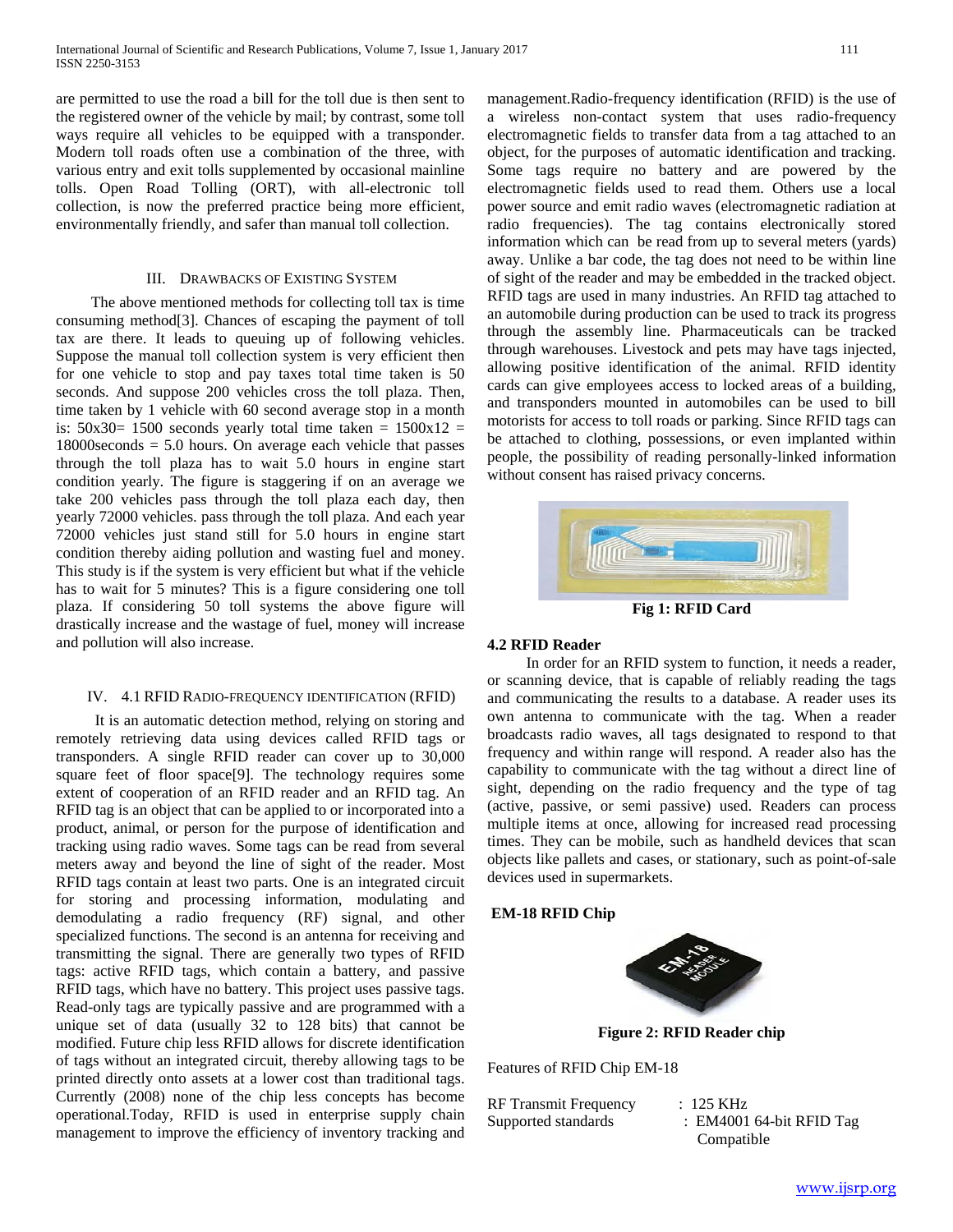| <b>Communications Protocol</b><br><b>Communications Parameter</b><br>Power Supply | : Specific ASCII<br>: $9600$ bps, $8,N,1$<br>: $4.6V - 5.5V$ DC $+/- 10\%$<br>regulated. |
|-----------------------------------------------------------------------------------|------------------------------------------------------------------------------------------|
| <b>Current Consumption</b>                                                        | $: 50mA<10mA$ at power<br>down mode.                                                     |
| <b>Communications Interface</b>                                                   | : TTL Serial Interface,<br>weigand output.                                               |
| <b>Reading Distance</b>                                                           | : Up to 100mm, depending<br>on tag.                                                      |
| Antenna<br>$Size(L*W*H)$                                                          | : Integrated<br>: $32*32*8mm$                                                            |

#### VI. METHODOLOGY

 A radio-frequency identification system uses *tags*, or *labels* attached to the objects to be identified. Two-way radio transmitter-receivers called *interrogators* or *readers* send a signal to the tag and read its response. The readers generally transmit their observations to a computer system running RFID software or RFID middleware. The tags information is stored electronically in a non-volatile

# V. PROPOSED SYSTEM

This work is a standalone Automatic two door interlock control system for toll tax using AT89S52 microcontroller. Primarily, the two main components involved in a Radio Frequency Identification system are the Transponder (tags that are attached to the object) and the Interrogator (RFID reader). Communication between the RFID reader and tags occurs wirelessly and generally doesn't require a line of sight between the devices. RFID tags are categorized as either active or passive. This project uses passive tags. Read-only tags are typically passive and are programmed with a unique set of data (usually 32 to 128 bits) that cannot be modified. The reader has three main functions: energizing, demodulating and decoding. The antenna emits radio signals to activate the tag and to read and write data to it. the RFID module reader typically contains a module (transmitter and receiver), a control unit and a coupling element (antenna). This module is interfaced with the micro controller and when the card is brought near to the RFID module it reads the data in the card and displays on the LCD. RFID reader, tags are used in this project to identify the entry or exit of the vehicle. The RFID reader is placed at the toll tax collecting area and each and every vehicle is provided with a RFID card. Each and every time when we place the RFID card on the reader the current value (in Rs) in the card has to be stored in the EEPROM. Once we pay the tax through RFID card the value of the card get decremented which can shown on 16X2 LCD. Initially the gate is closed. Whenever any vehicle comes in front of the entry gate, the reader detects the RFID card owned by the vehicle owner and certain value of amount is detected automatically which will be displayed on 16X2 LCD. By using serial communication the data will be processed by the microcontroller and opens the entry gate by rotating the DC motor. After some delay, the gate will be closed. The user places the RFID card in the RFID reader for collecting the tax, then. Then the exit gate opens for the vehicle to leave. The microcontroller closes the gate only after the vehicle exits out .If certain amount is not there in the card then he/she can renewal the RFID card. Once the amount is successfully deducted from RFID card only the gate opens. And again the RFID reader will be waiting for the next vehicle to enter. A GSM modem is also interfaced to the controller to send the SMS



**Figure 3: Block diagram of the proposed system**

memory. The RFID tag includes a small RF transmitter and receiver. An RFID reader transmits an encoded radio signal to interrogate the tag. The tag receives the message and responds with its identification information. This may be only a unique tag serial number, or may be product-related information such as a stock number, lot or batch number, production date, or other specific information. RFID tags can be either passive, active or battery assisted passive. An active tag has an on-board battery and periodically transmits its ID signal. A battery assisted passive (BAP) has a small battery on board and is activated when in the presence of a RFID reader. A passive tag is cheaper and smaller because it has no battery. Instead, the tag uses the radio energy transmitted by the reader as its energy source. The interrogator must be close for RF field to be strong enough to transfer sufficient power to the tag. Since tags have individual serial numbers, the RFID system design can discriminate several tags that might be within the range of the RFID reader and read them simultaneously. Tags may either be read-only, having a factory-assigned serial number that is used as a key into a database, or may be read/write, where object-specific data can be written into the tag by the system user. Field programmable tags may be write-once, read-multiple; "blank" tags may be written with an electronic product code by the user. RFID tags contain at least two parts: an [integrated circuit](http://en.wikipedia.org/wiki/Integrated_circuit) for storing and processing information, [modulating](http://en.wikipedia.org/wiki/Modulation) and [demodulating](http://en.wikipedia.org/wiki/Demodulation) a [radio-frequency](http://en.wikipedia.org/wiki/Radio-frequency) (RF) signal, collecting DC power from the incident reader signal, and other specialized functions; and an [antenna](http://en.wikipedia.org/wiki/Antenna_%28radio%29) for receiving and transmitting the signal.Fixed readers are set up to create a specific interrogation zone which can be tightly controlled. This allows a highly defined reading area for when tags go in and out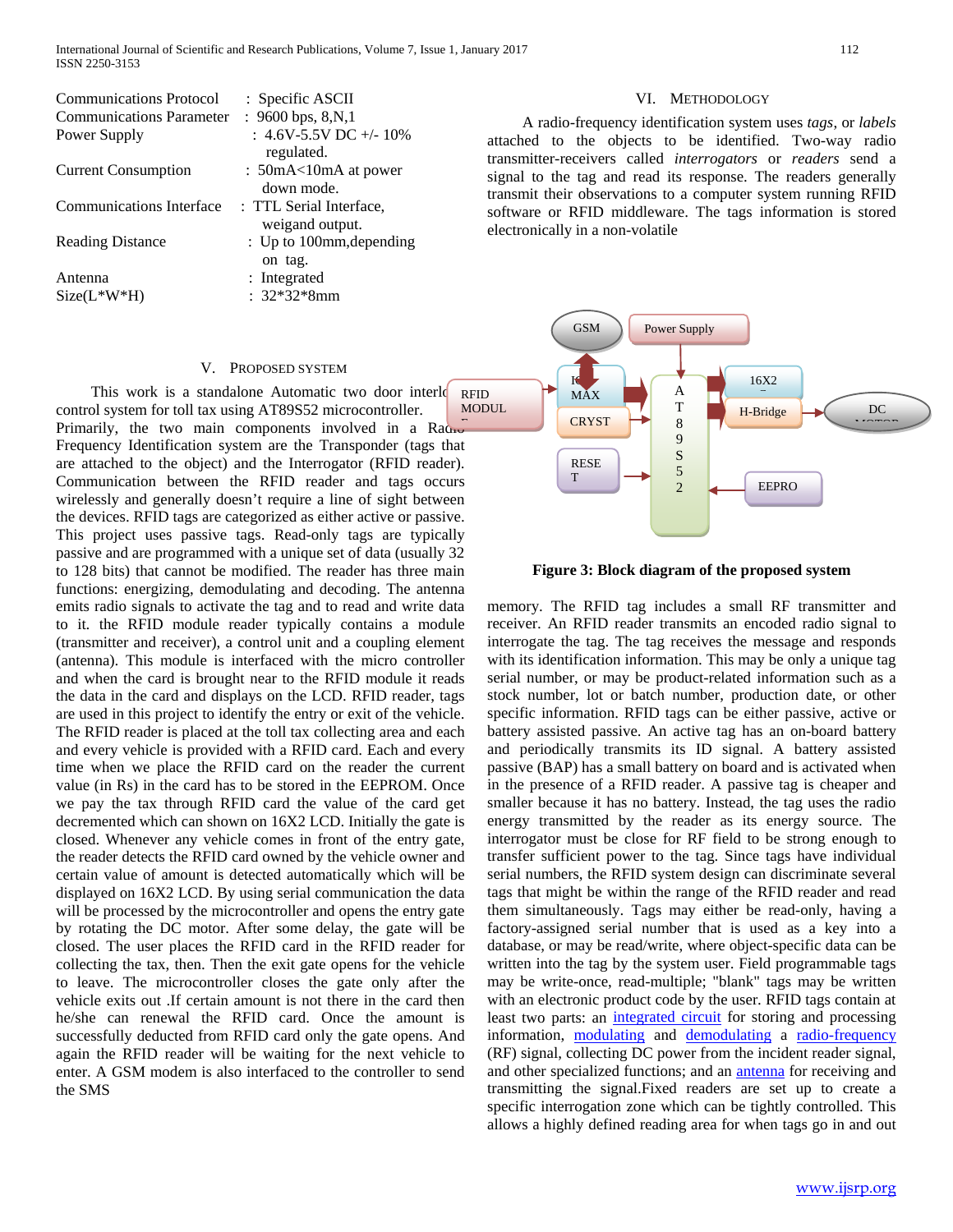International Journal of Scientific and Research Publications, Volume 7, Issue 1, January 2017 113 ISSN 2250-3153

of the interrogation zone. Mobile readers may be hand-held or mounted on carts or vehicles.

# **WORKING PROCEDURE**

- 1. The RFID reader is operated with **+5v** power supply. As Soon as you give supply, the reader indicates the user that it is ready.
- 2. After giving supply to the reader, connect the serial cable of the reader to the DB-9 Connector of the MAX 232 IC.
- 3. After the above connections are over, a message is displayed on the LCD as "**Welcome to RFID reader**".
- 4. After some delay, a message is displayed as "**Starting system**" with a **led blinking** for Sometime till the message is appeared on the LCD.
- 5. Then again a message is displayed as "**System Ready**" with a second **led blinking** till the message is appeared.
- 6. Now, a message will be continuously appearing as "**Place the Card**" till we place the card into the reader with a simultaneous led blinking.
- 7. After placing the card near the reader, the reader indicates with an buzzer that a card has been accepted.
- 8. Next if the data is matched with the data existing in the card and stored in the code memory then it displays a message as "**Authorized**" in the first line of the LCD and "**Wineyard welcomes**" in the second line of the LCD.
- 9. When it is matched then a message is again displayed as "**Gate Opens**" along with the DC motor rotating in Clockwise direction.
- 10. After the door is opened a message is displayed as **"Plz Get In…".**
- 11. Then after some time, a message is displayed as "**Gate closes**" along with a DC motor rotating in an anti clockwise direction.
- 12. Hence in this way we are providing security.

# **6.1 SOFTWARE USED**

 Software used is Proload. Proload is a software which accepts only hex files. Once the machine code is converted into hex code, that hex code has to be dumped into the microcontroller placed in the programmer kit and this is done by the Proload. Programmer kit contains a microcontroller on it other than the one which is to be programmed. This microcontroller has a program in it written in such a way that it accepts the hex file from the keil compiler and dumps this hex file into the microcontroller which is to be programmed. As this programmer kit requires power supply to be operated, this power supply is given from the power supply circuit designed above. It should be noted that this programmer kit contains a power supply section in the board itself but in order to switch on that power supply, a source is required. Thus this is accomplished from the power supply board with an output of 12volts or from an adapter connected to 230 V AC.

VII. RESULTS



**Figure 4: Experimental Result**

# VIII. CONCLUSION

 RFID is increasingly used with biometric technologies for security. Hence this work can be very useful and can be implemented in real time applications, eg.for recording the attendance. This system makes travelling more convenient, reduces travel times, savesfuel, reduces auto emissions, and increases highway capacity.

# **REFERENCES**

- [1] RFID Based Toll collection system.2011 IEEE thirdinternational conference.
- [2] Automated Toll gate system using RFID & GSM Technology by T. Arunprasath, M.S.Dhanabal.
- [3] Automated Toll collection system using RFID by Aniruddhakumawat & KshitijaChandramore.
- [4] RFID Based Toll Collection system by RakhiKalantri, AnandParekar & AkshayMohite, Rohan Kankapurkar.
- [5] RFID Based Automated Toll Collection system byVimalsurendran ,VigneshV.S, Krishnaveni.S.R & Sowmya.K.S.
- [6] D. M. Grimes and T. O. Jones, ―Automotive radar: A brief review Proc.IEEE, vol.62,no.6, pp. 804–822, Jun 1974.
- [7] Embedded System by Raj kamal.
- [8] 8051 Microcontroller and embedded systems by Mazzidi.
- [9] ActiveWaveInc. http://www.activewaveinc.com.